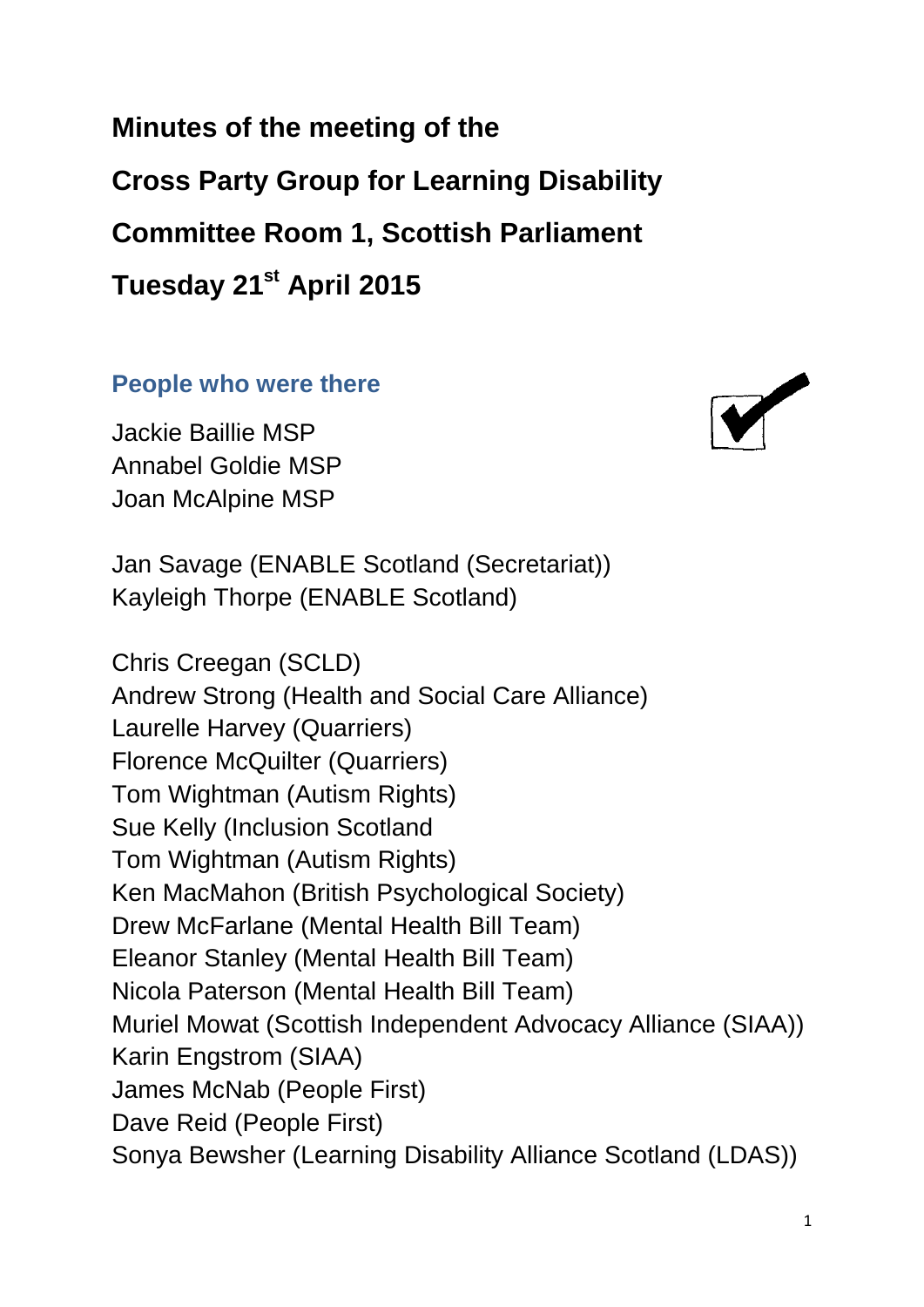Diane Willis (Edinburgh Napier University/ FAIR/ ENABLE Glasgow) Rebecca Middlemiss (RCPsych in Scotland) Sarah Waterson (RNIB Scotland)

### **People who could not come and sent apologies**

Alison McInnes MSP Jim Eadie MSP Colin Menabney (ENABLE Glasgow) Sally Ann Elfverson (ENABLE Glasgow) Alison McInnes MSP Sofi Taylor (NHS GG&C Mental Health Services) Fabian Haut (NHS Tayside) Michael McEwan

#### **1. Welcome**

Jackie Baillie welcomed everyone to the meeting.

# **2. Minutes of the last meeting on 4th February 2015**

The last meeting was a joint meeting with the Cross Party Group on Disability.

The meeting was about hate crime and bullying.

Jackie asked if the minutes of the last meeting were correct or if there were any mistakes.







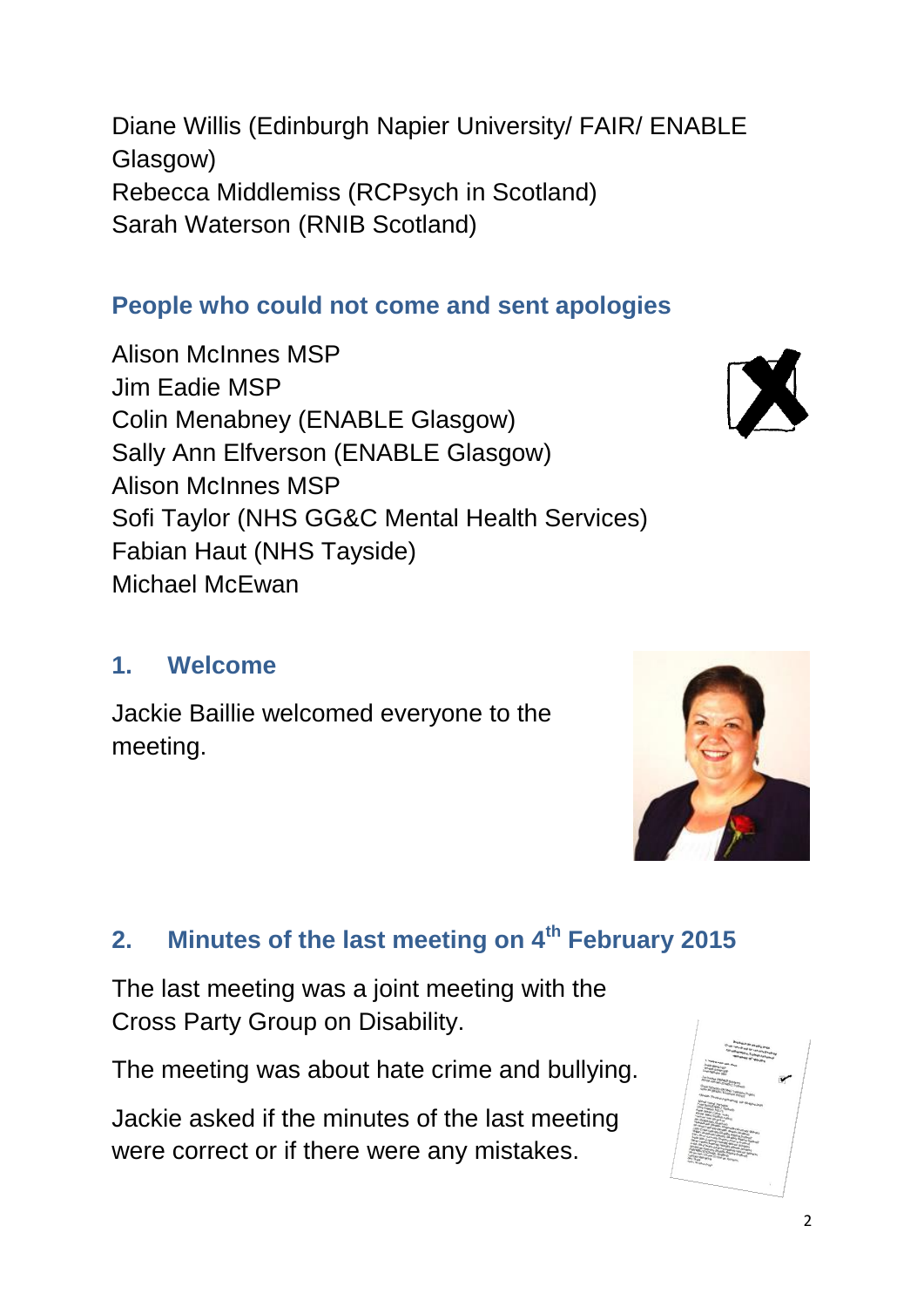James McNab from People First said there was a mistake.

The minutes talked about the People First film on hate crime.

In some places the minutes used the word "bullying" instead of "hate crime".

James said this should be changed to "hate crime".

Everyone said this change was OK.

Everyone agreed the rest of the minutes were correct.

## **3. Matters arising – things that came out of the last meeting**

#### **Hate crime**

Jackie said the main thing that came out of the meeting was that we need a joined-up plan to stop hate crime across Scotland.

At the meeting we agreed to ask the Government some questions about hate crime.



Jackie said she had asked the Government these questions:

- There are plans to set up a system so that people can report a hate crime that happened to organisations instead of the Police. How are these plans coming along?
- How does the Government record when someone reports a hate crime, but no one is sent to court?
- What support do people who report a hate crime get?
- Can the Government set up a plan for the whole of Scotland for how to stop hate crime?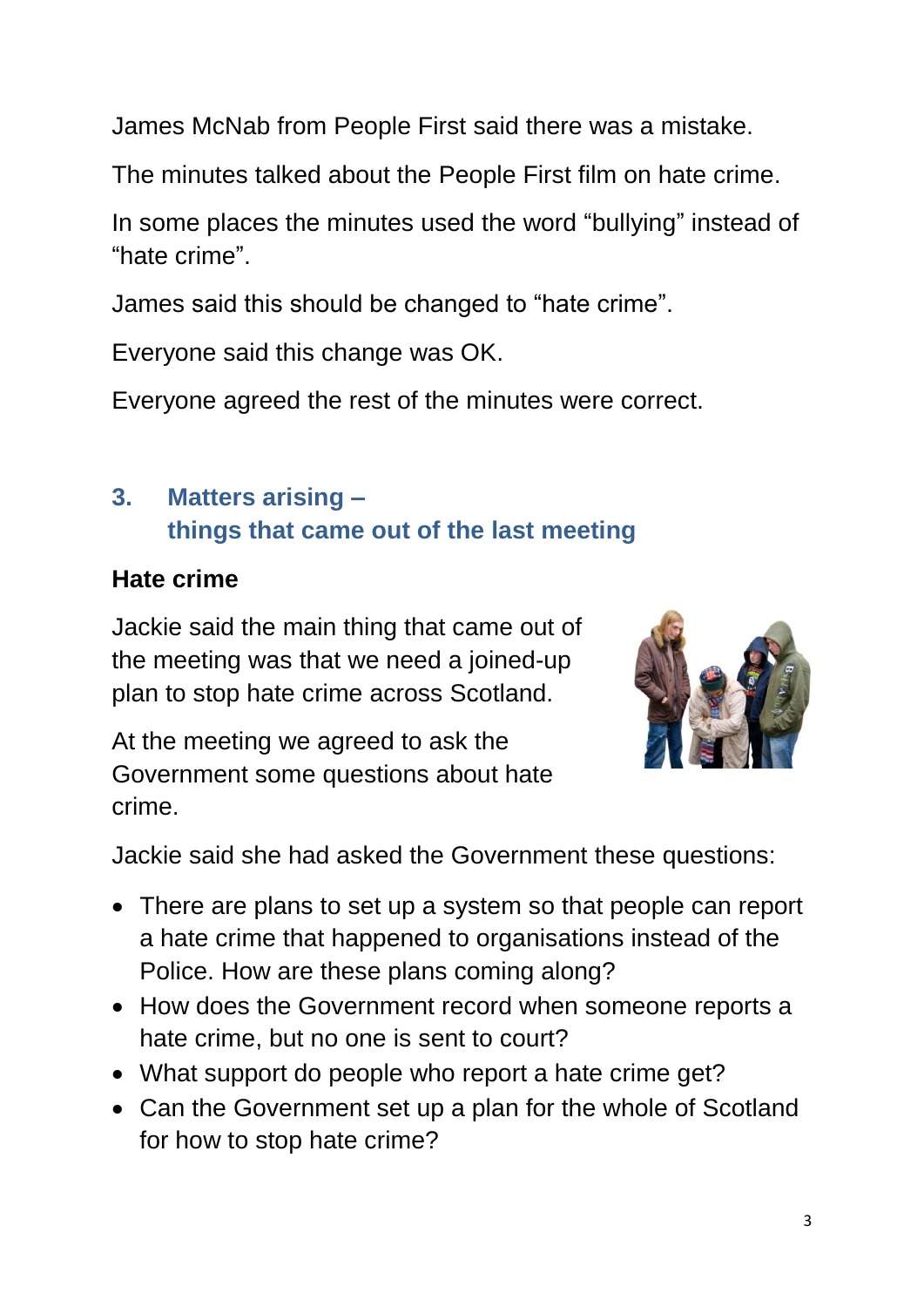When the Government answers these questions we will send the answers to the Cross Party Group.

Annabel Goldie said that at the meeting we also agreed to send a letter to the Convenors of other Cross Party Groups.

We will ask the Convenors to sign a letter to the Scottish Government.



The letter will tell the Scottish Government it needs to do more to stop hate crime.

Jan Savage of ENABLE Scotland said she will meet with the secretary of the Cross Party Group on Disability to write the letter.

## **People who have learning disabilities being moved into care homes**

This is about local councils using a law called Section 13ZA.



Some people are worried that councils are

using the law to move people who have learning disabilities into care homes for older people.

People think the councils are moving people into care homes to save money.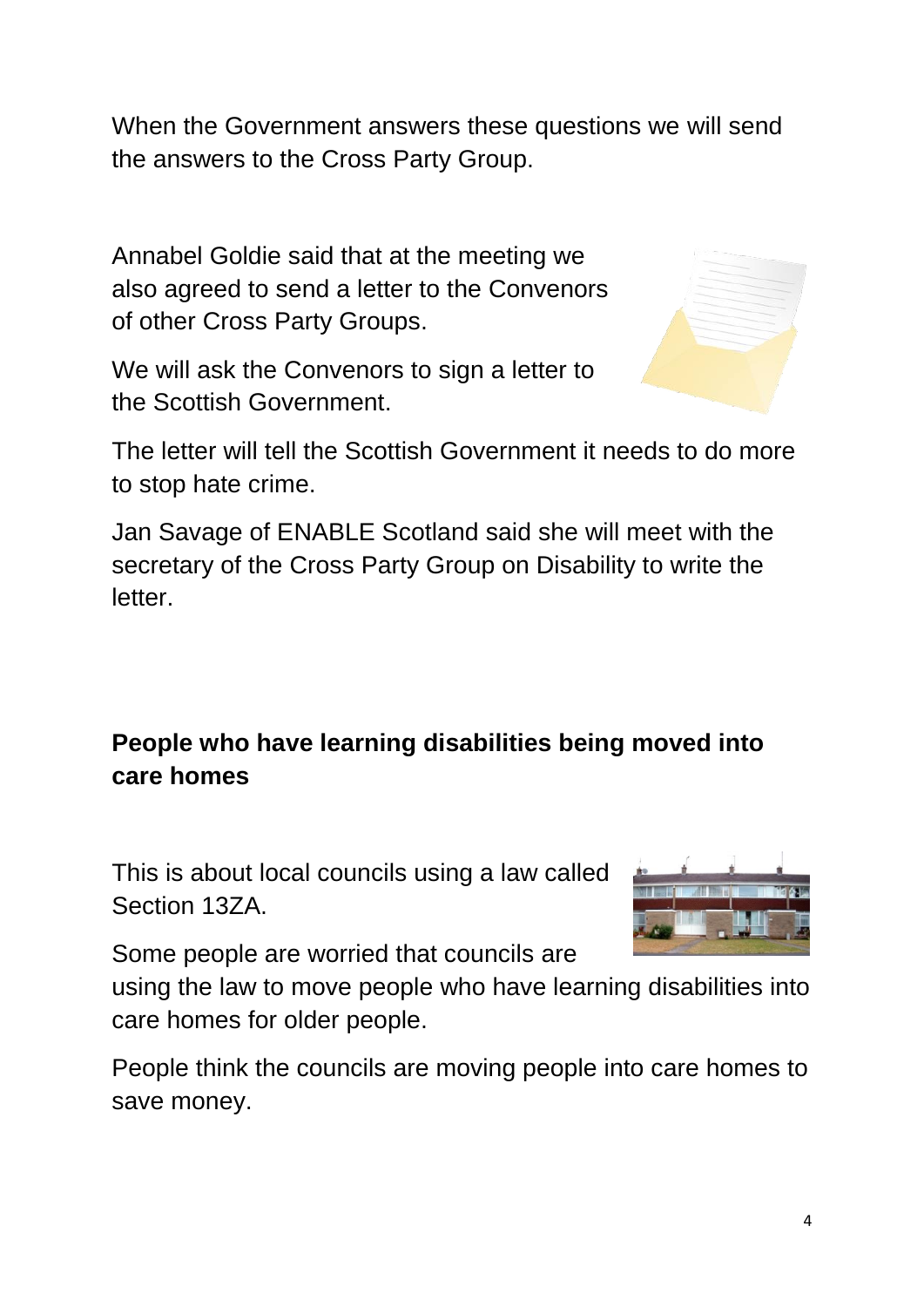The Cross Party Group wrote a letter about this to the Minister for Public Health.

The group have now got a reply from the Cabinet Secretary for Health, Wellbeing and Sport, Shona Robinson.



Copies of this letter were at the meeting.

The letter is also attached to these minutes.

Jackie suggested the next step should be to find out where and when people have been moved into care homes using the Section 13ZA law.

We can then write back to the Government to tell them about where and when this has happened.

She asked members of the Cross Party Group to send in any evidence of where this has happened.

Please send any evidence in an email to: [cpg@enable.org.uk](mailto:cpg@enable.org.uk)

## **Letter about Winterbourne View report**

The Cross Party Group wrote a letter to the Minister for Health Improvement, Mental Health and Sport.

The letter was about Winterbourne View. This was a care home in England where people with learning disabilities were abused.

The letter asked what we are doing in Scotland to make sure this doesn't happen to

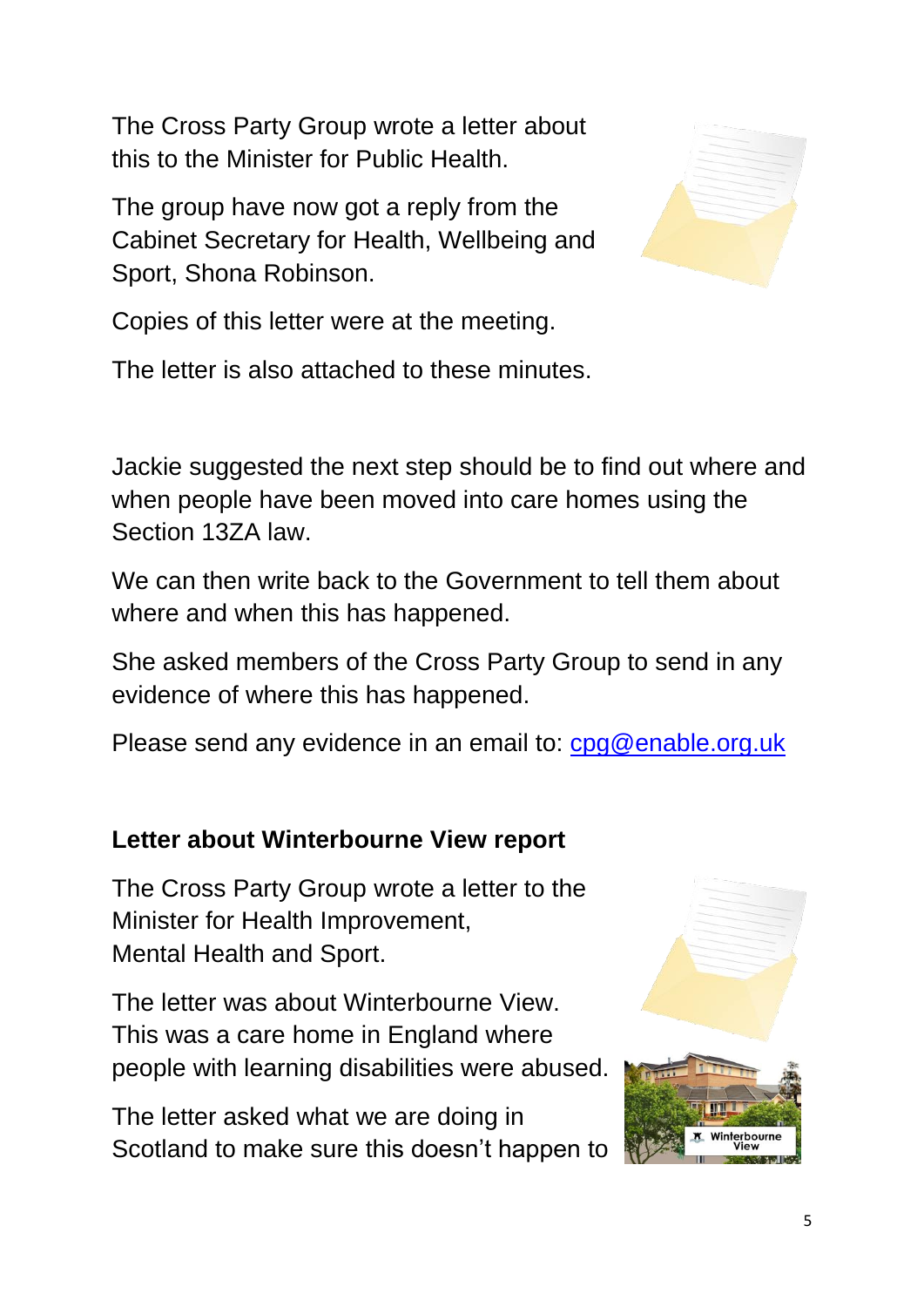anyone in Scotland.

The Minister replied to the Cross Party Group.

Copies of his letter were at the meeting.

The letter is also attached to these minutes.

Jackie said that we can talk about this with the Minister when he comes to a meeting of the Cross Party Group.

### **Letter about transport for disabled people**

The Cross Party Group wrote a letter to the Transport Minister.

The letter asks if there any plans to do a report about transport.

The Transport Minister replied to the Cross Party Group.





This reply was sent to members of the Cross Party Group before this meeting.

The Transport Minister said there was a meeting about transport on  $24<sup>th</sup>$  March.

Kayleigh Thorpe from ENABLE Scotland said that she had gone to the meeting with people from ENABLE's ACE groups.

There is a report about the meeting attached to these minutes.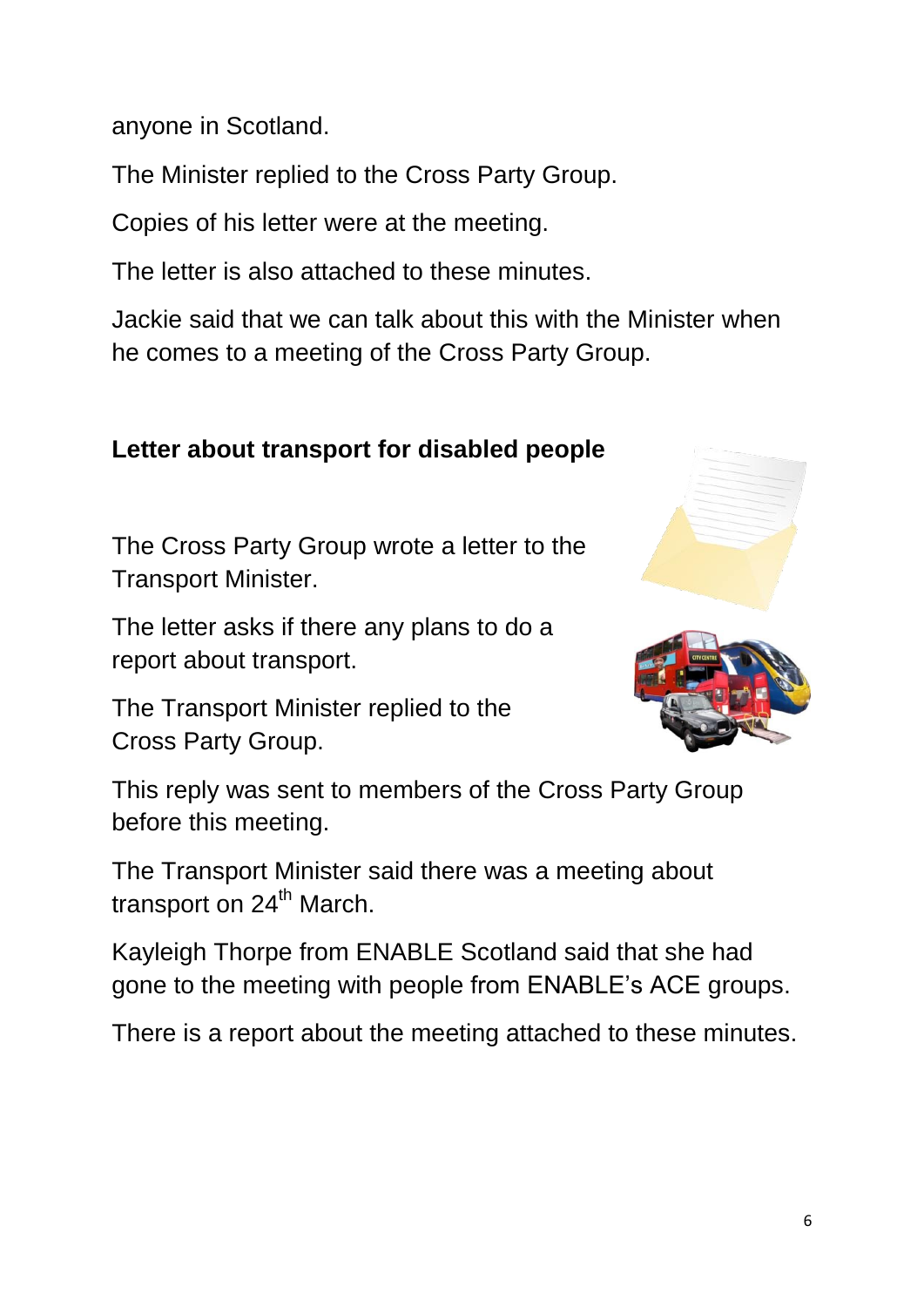7

#### **Smith Commission**

The Smith Commission was a group of people who decided what new powers the Scottish Government should get.

They said the Scottish Government should get control over benefits for people with disabilities and carers.

The UK Government is working on giving these powers to the Scottish Government.

The Cross Party Group agreed that we will keep an eye on progress with this.

### **4. Scottish Independent Advocacy Alliance (SIAA)**

Muriel Mowat and Karin Engstrom from SIAA were at the meeting.

They told everyone about some research they had done.

The research was about advocacy for people who have learning disabilities.

You can read a report about the research here: [http://www.siaa.org.uk/wp-content/uploads/2014/11/Karin-](http://www.siaa.org.uk/wp-content/uploads/2014/11/Karin-Report-V1.pdf)[Report-V1.pdf](http://www.siaa.org.uk/wp-content/uploads/2014/11/Karin-Report-V1.pdf)



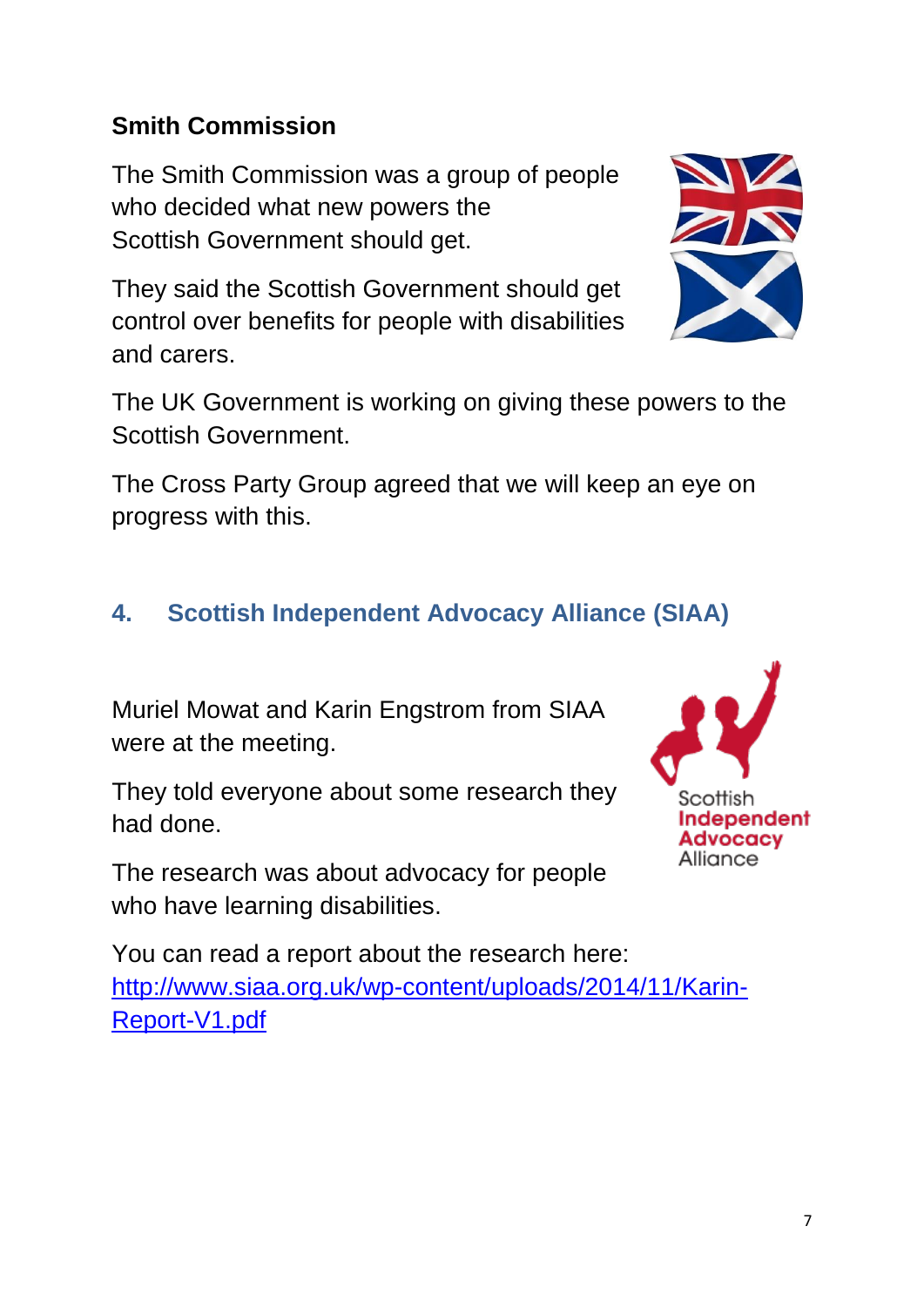Muriel and Karin said they had found out…

- Advocacy helps people feel listened to.
- Advocacy helps people be more confident to try new things and speak up for themselves.



- Advocacy helps people feel more part of their community.
- Independent advocacy is not always as available as it should be.
- There is not enough information about how people who have learning disabilities can get advocacy.
- Advocacy organisations don't have enough money or staff. So often they can only help people who are in crisis.

The Cross Party Group asked Muriel and Karin some questions.

Joan McAlpine asked: how can advocacy help people who are being moved from Disability Living Allowance (DLA) to Personal Independence Payment (PIP)?



Can an advocate fill in forms? Or can they tell someone where they can go for advice?

Muriel said that people who were being moved from DLA to PIP would probably need an advocate **and** help from a benefits advisor.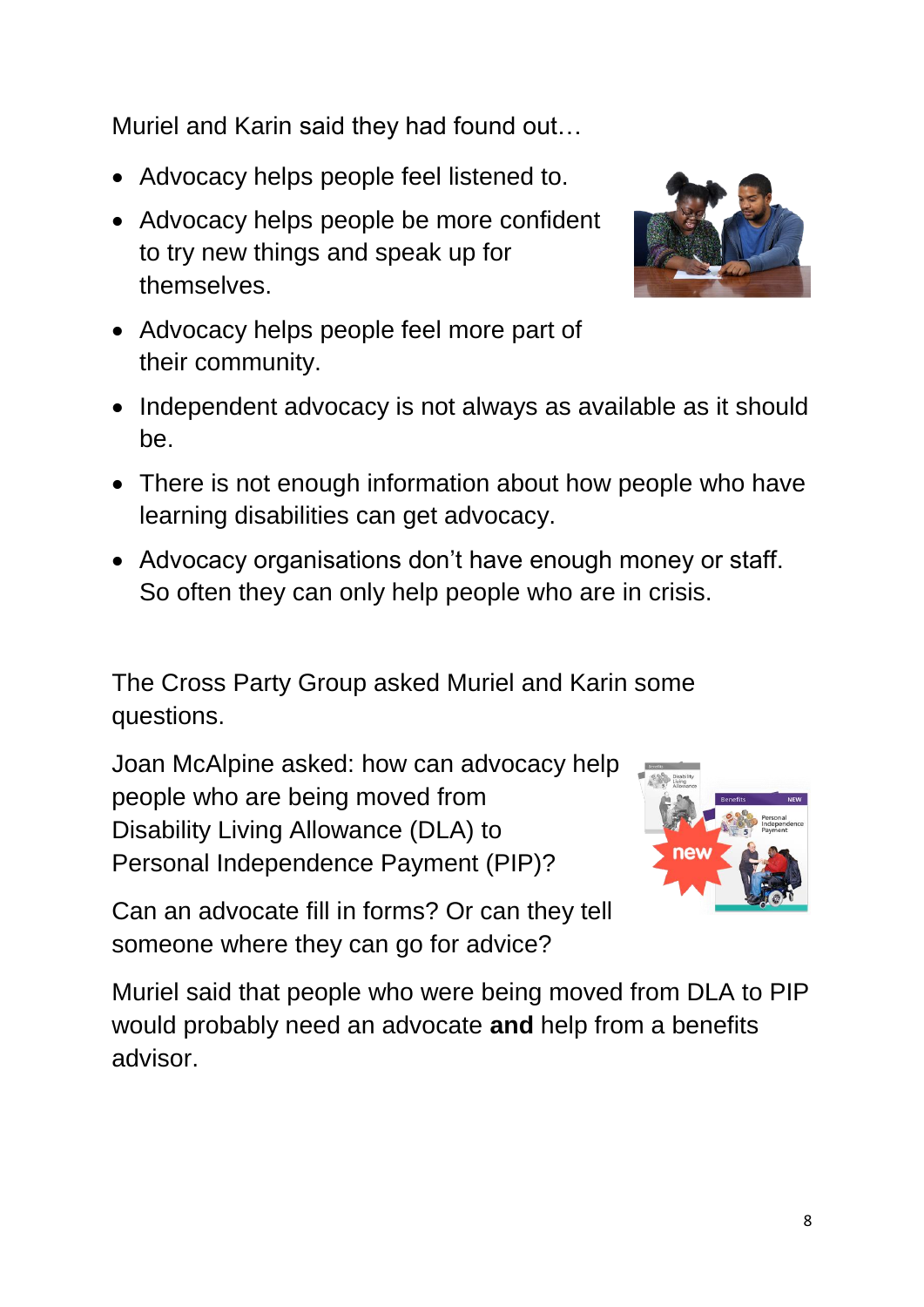Muriel said 4 organisations are giving advocacy to people who are being moved from DLA to PIP.

They got funding to do this from the Health and Social Care Alliance.

Andrew Strong from Health and Social Care Alliance said that the advocates would not help with the application or fill in forms. He said the advocates would support people when they go for the medical assessment.

Jan Savage from ENABLE Scotland said that ENABLE Scotland had a benefits advisor.



She said the advisor had helped people when they were moved from DLA to PIP.

The advisor helps people with applications and forms.

Jan said anyone who needs help with this can contact ENABLE Scotland.

Ken McMahon said health and social work staff should know that moving from DLA to PIP is a big issue for people.

He said they need to know where people can go for help.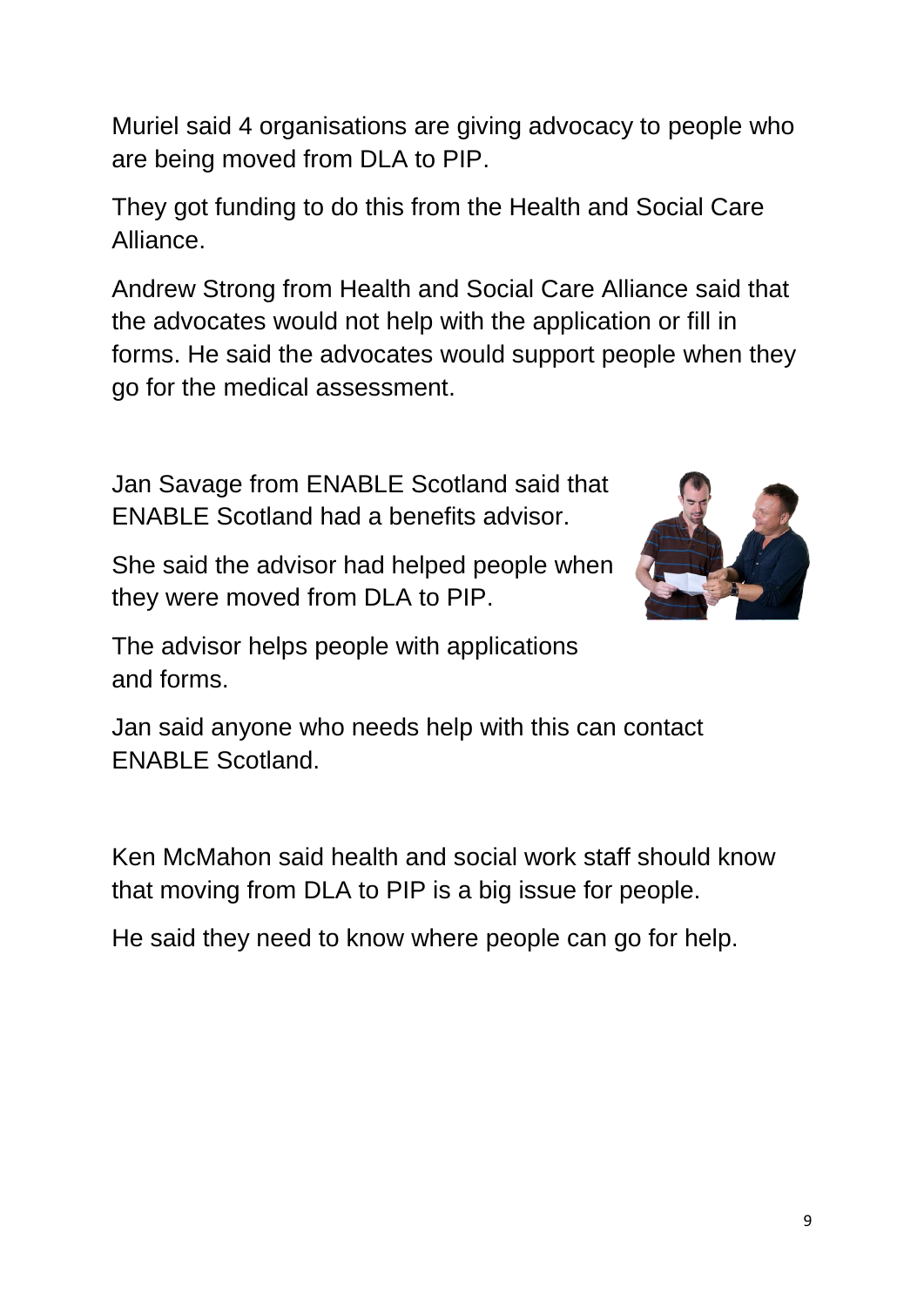Someone asked Muriel and Karin about different types of advocacy.

They asked if they had looked at…

- citizen advocacy (where advocates are not paid)
- professional advocacy (where advocates are paid)
- collective advocacy (where a group of people speak up together).

Karin said they had looked at citizen advocacy and professional advocacy.

But they had not looked at collective advocacy.

Karin said that both types of advocacy had helped people.

Chris Creegan from SCLD said that they were working with SIAA on part of the Keys to Life that talks about advocacy*.*

They were working on a plan to help more people get access to advocacy.

Jan Savage said that professionals should learn that people who have learning disabilities have the right to advocacy.

Jackie Baillie said there should be a map of benefits advice and advocacy services in Scotland.

Jackie thanked Muriel and Karin for talking about the research.



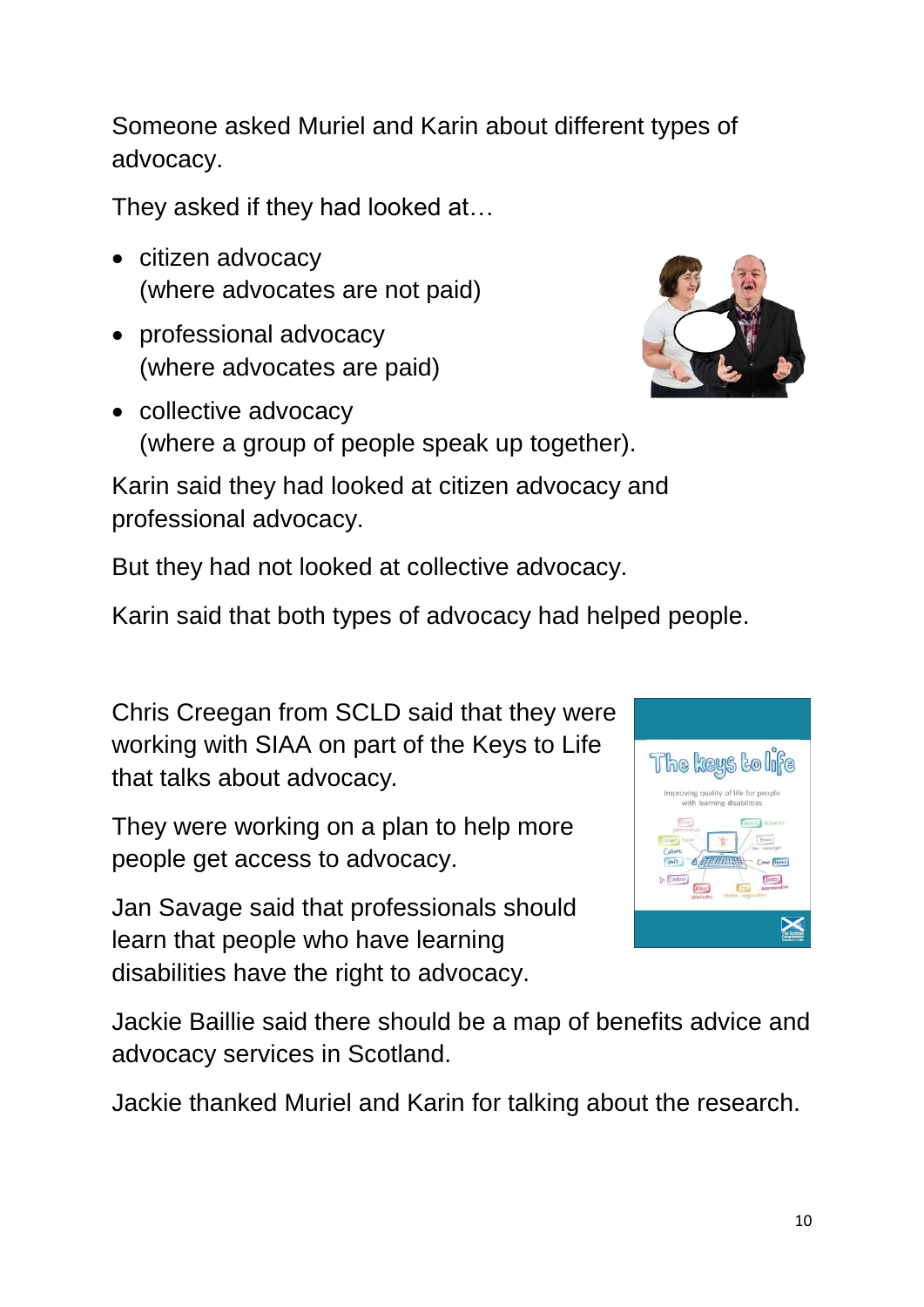### **5. Changing the law about mental health**

Penny Curtis, Drew McFarlane and Eleanor Stanley from the Scottish Government were at the meeting.



Penny Curtis said the Government want to make some small changes to the law to make it work better.

At the moment people who have learning disabilities are covered by the law.

Lots of people think that people who have learning disabilities should not be covered by the law any more.



Penny said this would be a big change to the law.

She said the Government are not looking at changing this part of the law just now.

She said the Government know that lots of people think this should change.

She said they are planning to look at making bigger changes like this in future.

She said they would to look at this carefully and make sure people are included in the process.

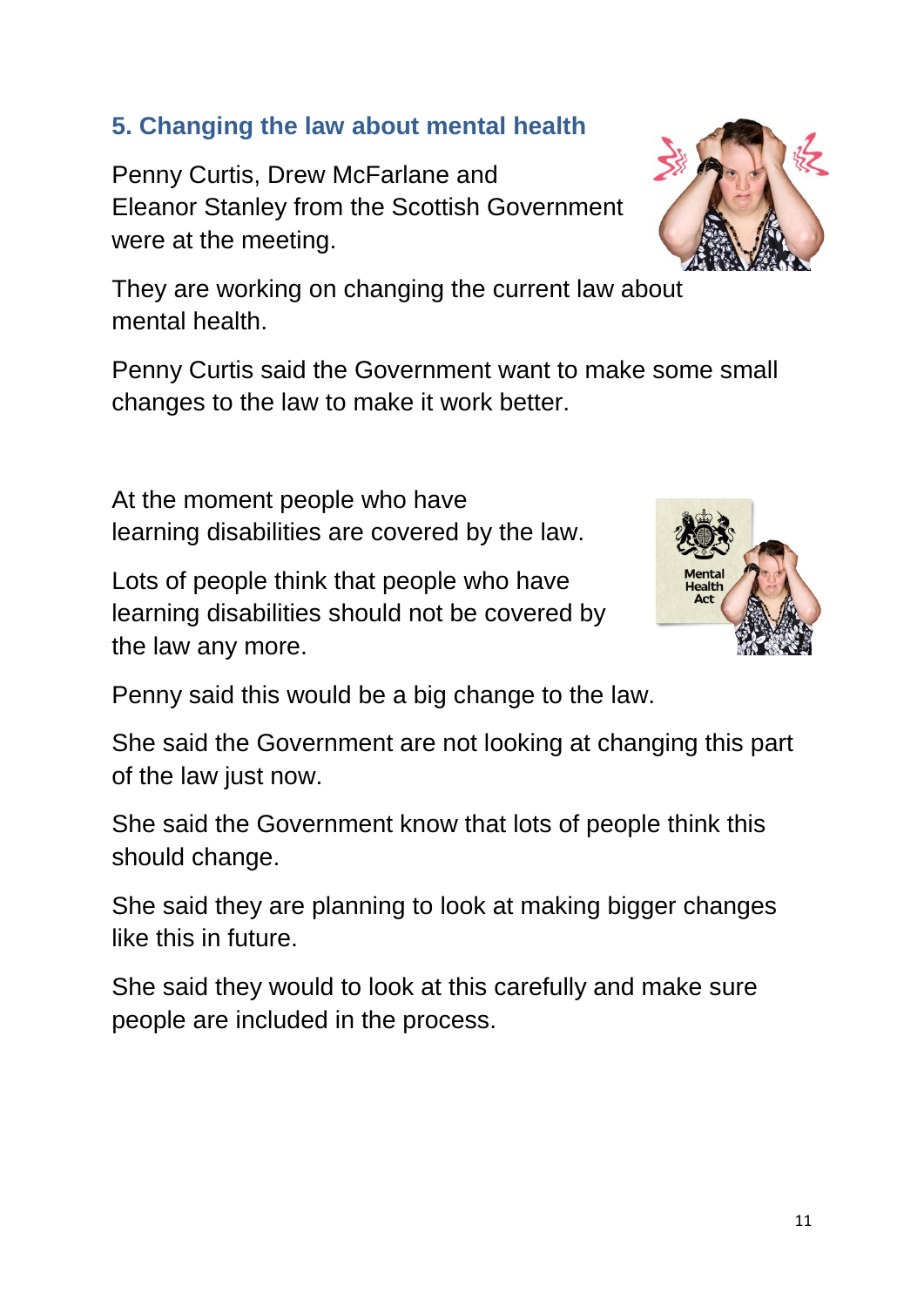Jackie Baillie asked when are the Government planning to look at making this bigger change to the law.



She said there is lots of other work happening next year which means it would probably take a long time.

Penny Curtis said they have not planned when they are going to do it.

She said the Government are concentrating on making the small changes first.

Then they will look at this change. But it will probably not be straight away.

Eleanor said the current law says people who are being treated under the mental health law need to have a Named Person to look out for them.



At the moment if you don't choose a

Named Person, a family member automatically becomes your Named Person.

She said the government wants to change the law so that you don't **have** to have a Named Person any more.

They want to change the law so that if you don't choose a Named Person you won't have a Named Person at all.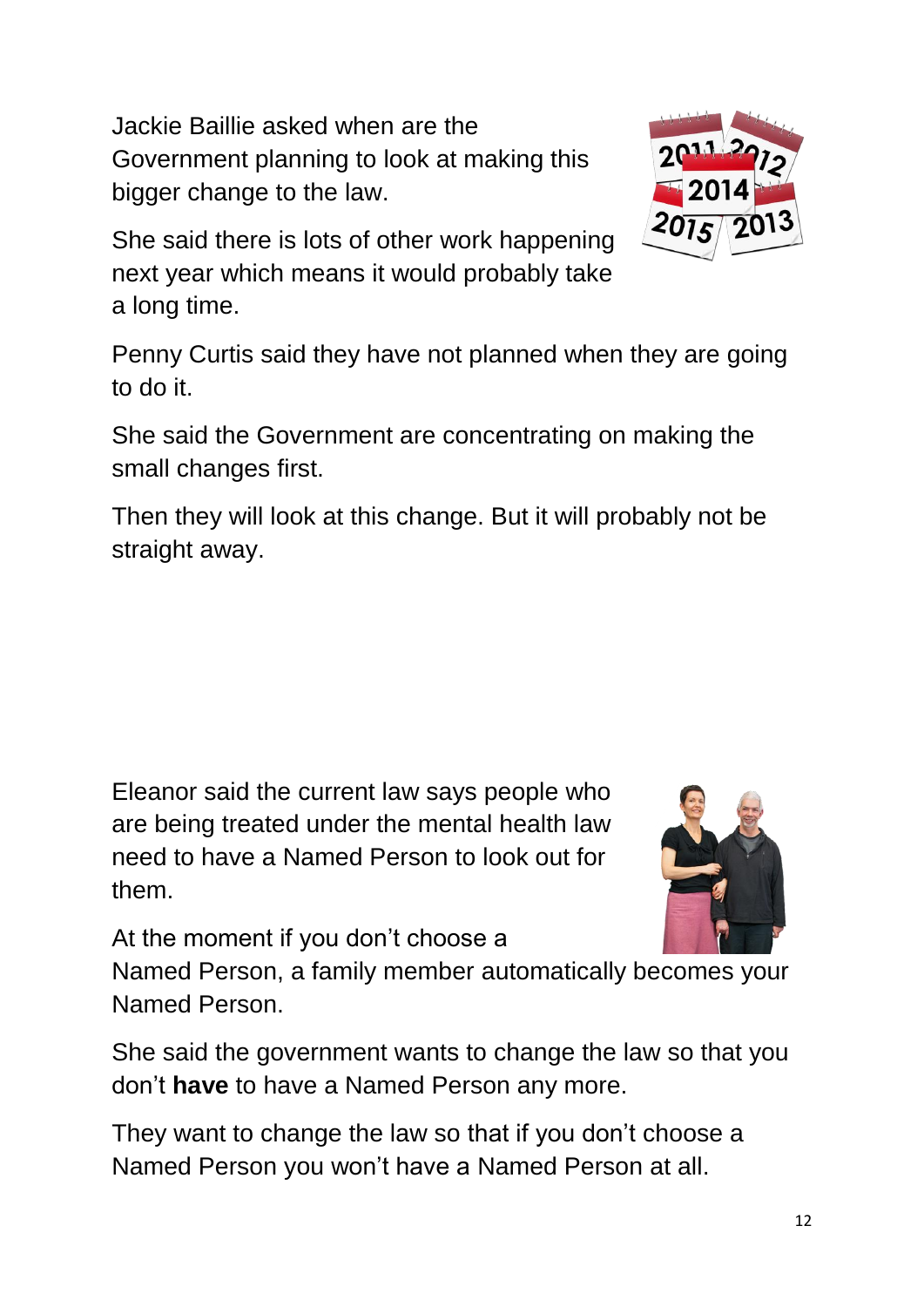She said this is because sometimes people don't want someone else to know about their health and private information.

Annabel Goldie said she was worried that some people would not have a Named Person at all because they didn't know about it.

She said if this change is made people need to be told about their right to choose a Named Person.

Jan Savage says a Named Person can be important.

She said if people who have learning disabilities don't have the information about choosing a Named Person they might not have one even if they would have wanted one.

Eleanor said the Government knows about this problem.

She said they need to make sure this doesn't happen.

Tom Wightman from Autism Rights said at the moment people who have Autism are covered by the law.

He said the law means that people who have Autism are at risk of being given drugs that change how their brain works.



He said that people who have Autism should get different types of treatment.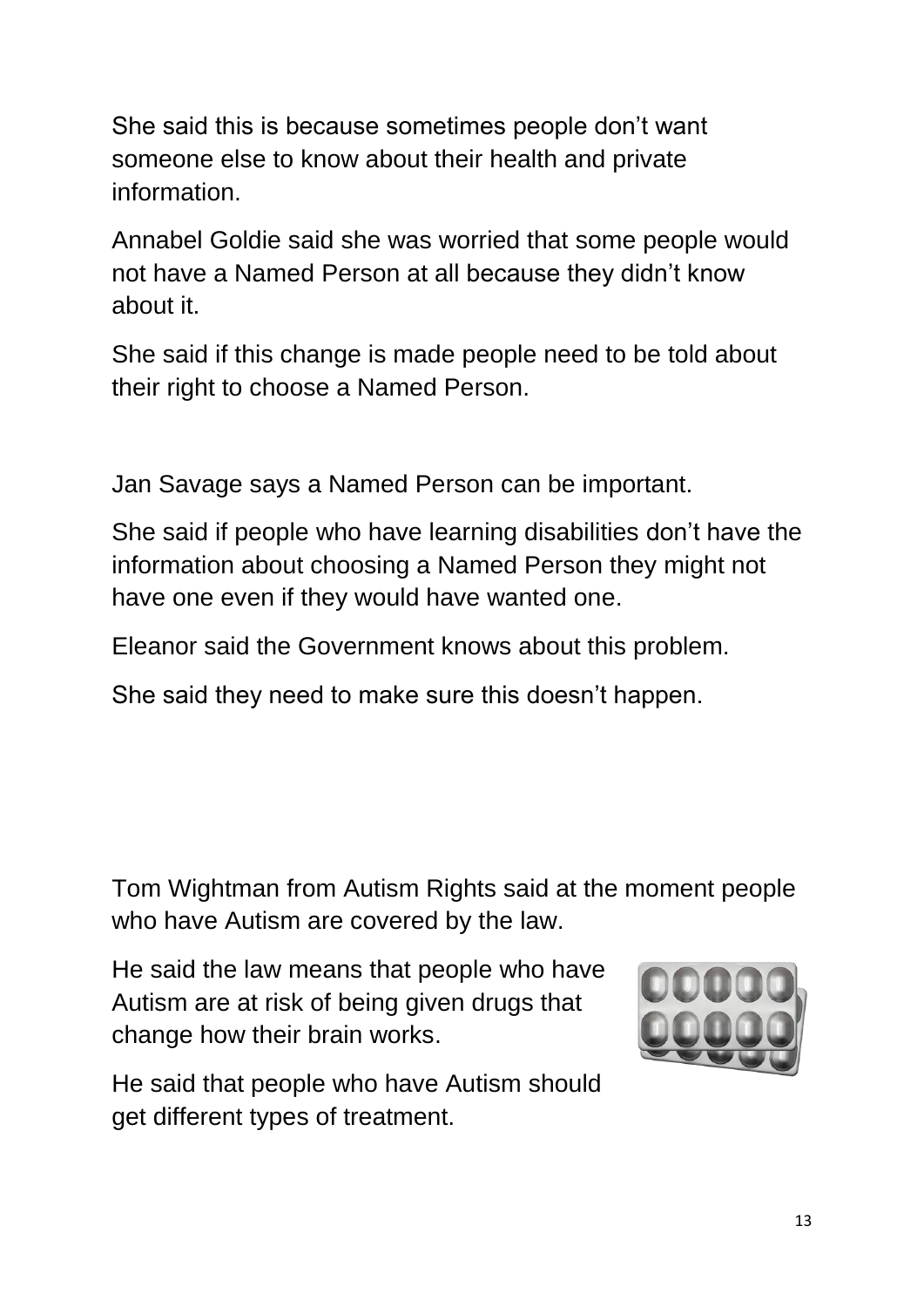He said when people are treated under the current law they do not get the right treatment.

He said the right treatment might be given by a psychologist instead of a psychiatrist.

Penny Curtis said the Government need to work on this part of the law.

And they also need to look at how they can make care and treatment better.

She said that advocacy is important in helping people get the right treatment.

Tom said that once you are treated under the Mental Health law it is hard to get a different type of treatment.

Sonya from LDAS talked about issues with guardianship.

Sonya said that more and more people are applying for guardianship.



She said there are not enough checks to see if it is the best thing to do in every case.

She asked why the Government are not changing this part of the law.

Penny Curtis said her team were not looking at this part of the law.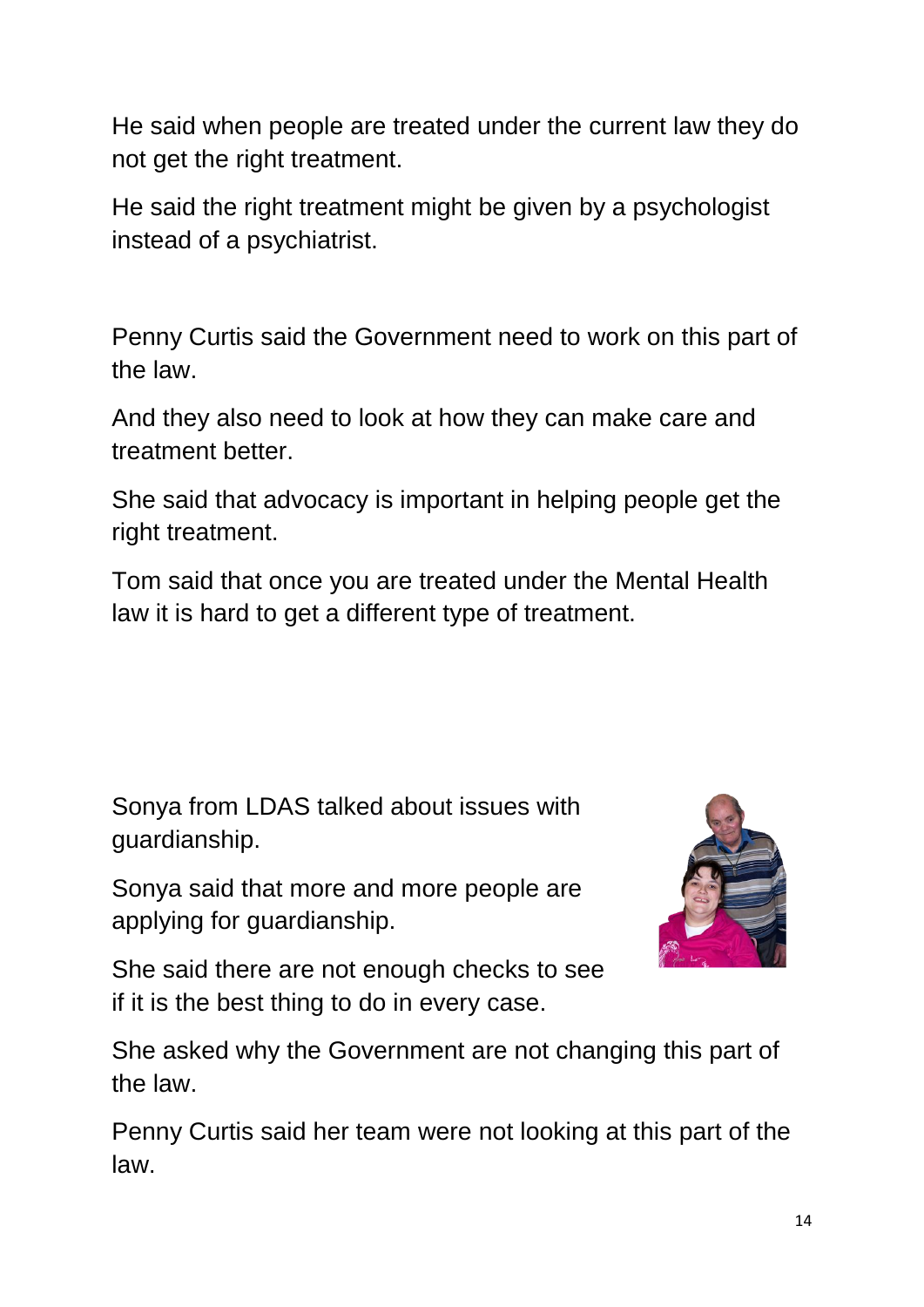She said the Justice team at the Government are looking at it.

Ken McMahon said the current law talks about which professional are allowed to be responsible for the treatment of people.

He said in England and Wales psychologists are allowed to treat people.



Penny Curtis said the Government would like to change this part of the law.

But they are not making this change just now.

She said they would look at this at a later date.

Andrew Strong talked about another part of the law.

This part says you can write down a statement about what you want to happen if you become ill.



The law says where your statement should be saved.

He asked if the Government were going to change this part of the law.

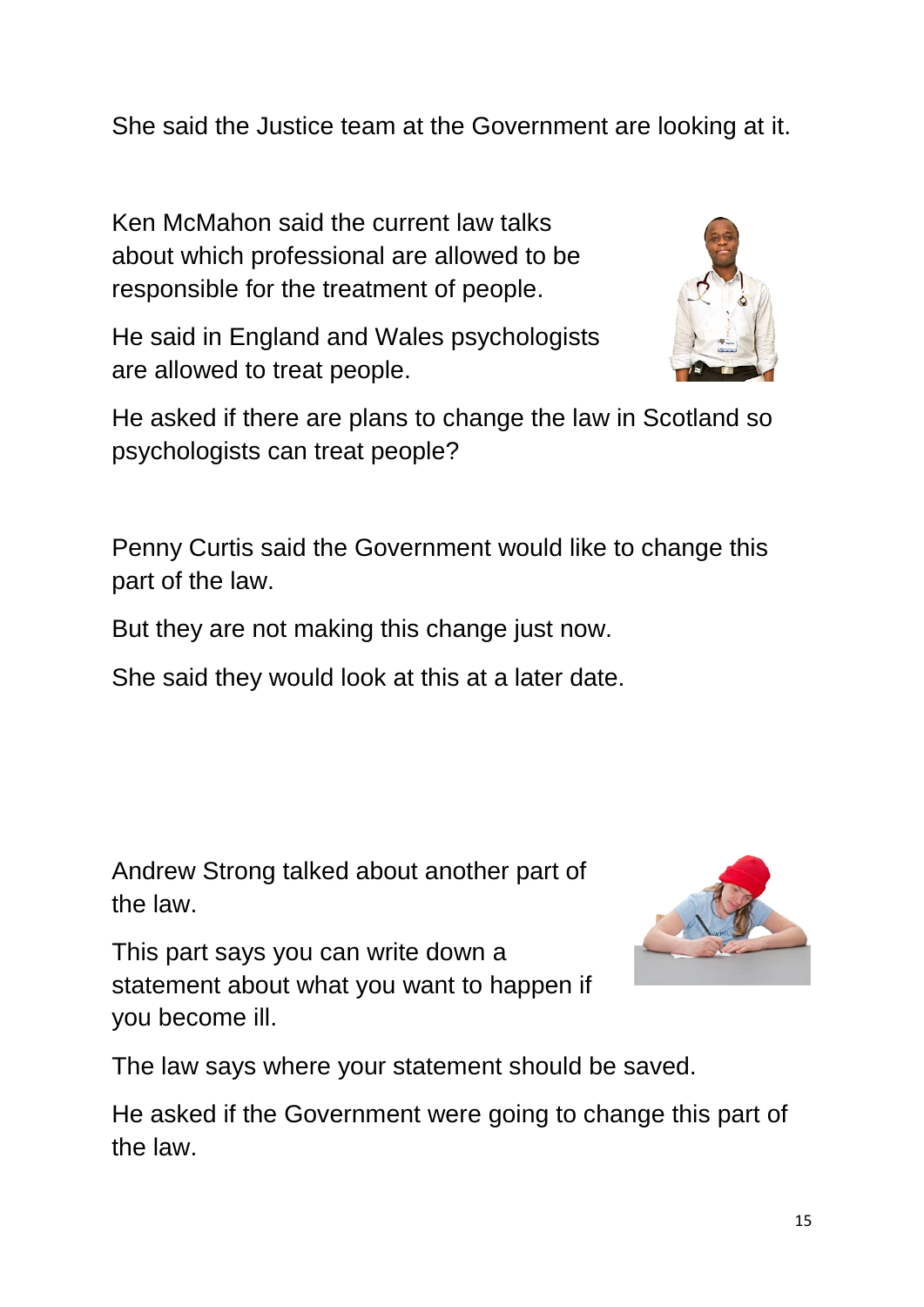Eleanor Stanley said the Government know some people are worried about this.

She said they are thinking about changing it.

Muriel Mowat asked how do we make it easier for people to get advocacy?

Eleanor Stanley we do need to make it easier for people to get advocacy.



But changing the law would not do this.

She said other things need to change instead.

James McNab from People First said people who have a learning disability should not be covered by a law about mental health.

He said a mental health problem can be treated but a learning disability cannot.

Eleanor Stanley said the Government know that people are worried about this.

She said the Government has agreed to look at this part of the law in the future.

Jackie thanked Penny, Drew and Eleanor for coming to the meeting.

Jackie said the Government had agreed to look at whether the law should cover people who have learning disabilities.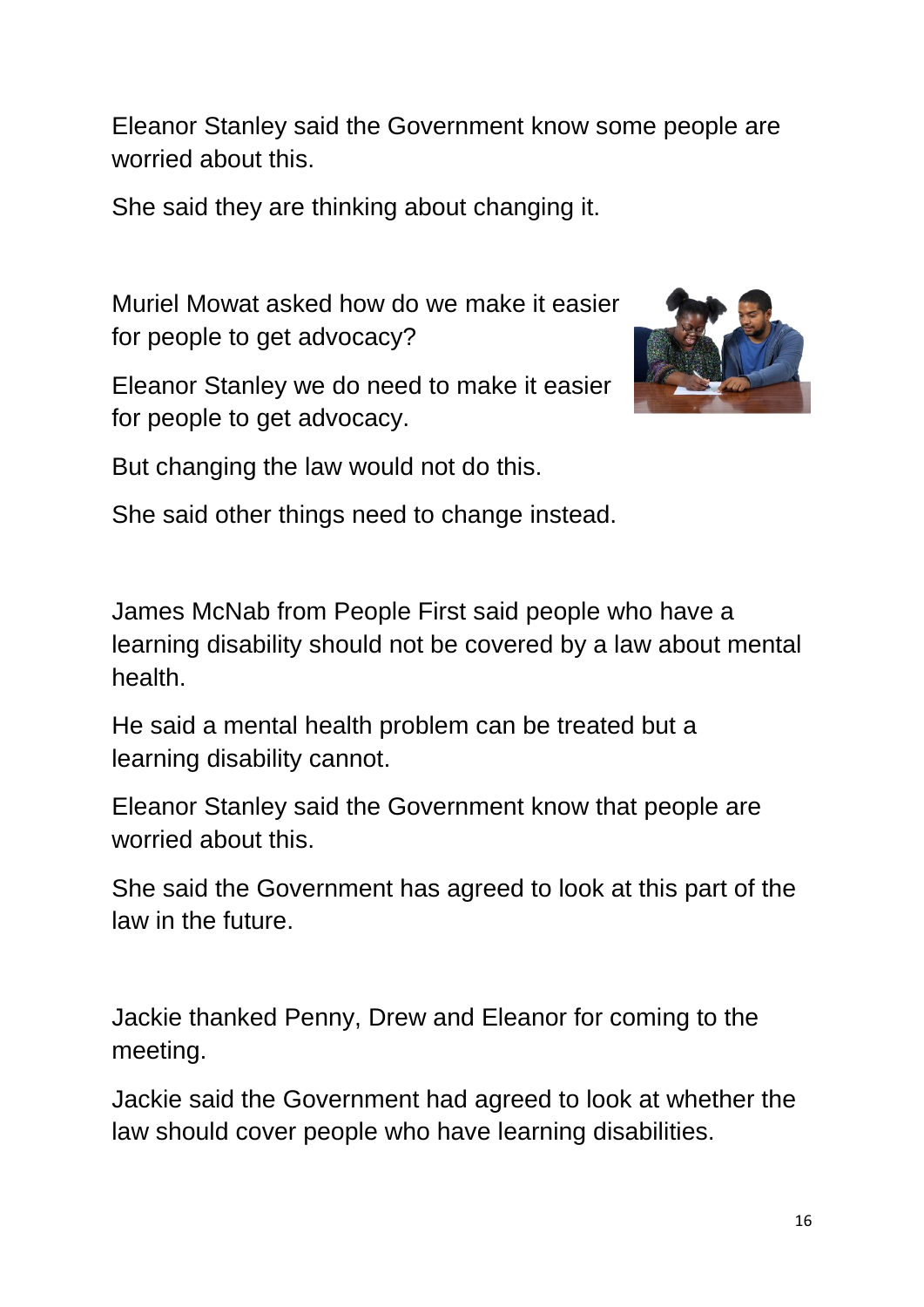But she said it was clear that this would not be happening for a long time.

Jackie said the Cross Party Group can keep pressure on the Government to make big changes like this to the law.

Jackie asked if everyone agreed that we should write a change to the law at the next stage of making changes to the law

Everyone agreed.

Jackie said we had 2 options.

Option 1 – we write a change to the law that says the law should cover people who have learning disabilities.



Option 2 – we write a promise in the law that says the Government will look at changing the law covering people who have learning disabilities by a certain date.

She said we would need to look at what change was possible. She said she though option 2 would be better.

Everyone agreed that Jackie should write the change to the law that would make the Government look at whether the law should cover people who have learning disabilities.

Jackie said usually new laws are written by ministers.

But any MSP can suggest a new law too.

This is called a Private Member's Bill.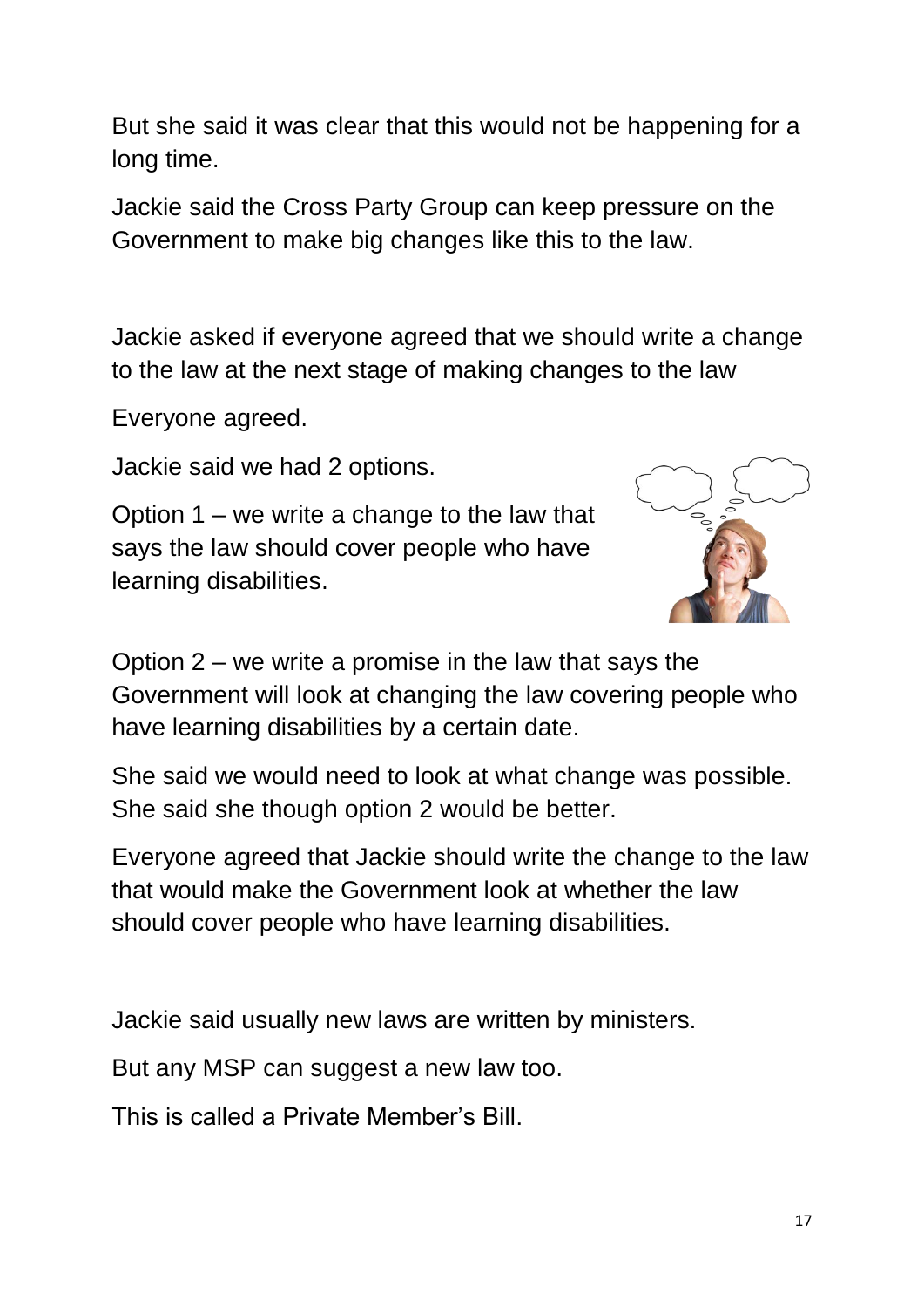She said this would be another option for making bigger changes to the mental health law.

But she said we could not do this before the Scottish Government elections in 2016.

Jan Savage said it would be a good idea to suggest a new law about the rights of people who have learning disabilities.

Jackie said we should try to do what we agreed first.

If that does not work we can think about writing a Private Member's Bill.

## **6. Anything else?**

The Cross Party Group agreed the next meeting should be in Learning Disability Week. This is 15-21<sup>st</sup> June.

The Cross Party Group agreed to invite the Minister for Sport, Health Improvement and Mental Health to the next meeting.

The Minister is Jamie Hepburn MSP.

We will ask him and his team to tell the Cross Party Group what is happening with the Keys to Life.



Jackie said members of the Cross Party Group should write to Jan Savage about anything else they want to talk about at the next meeting.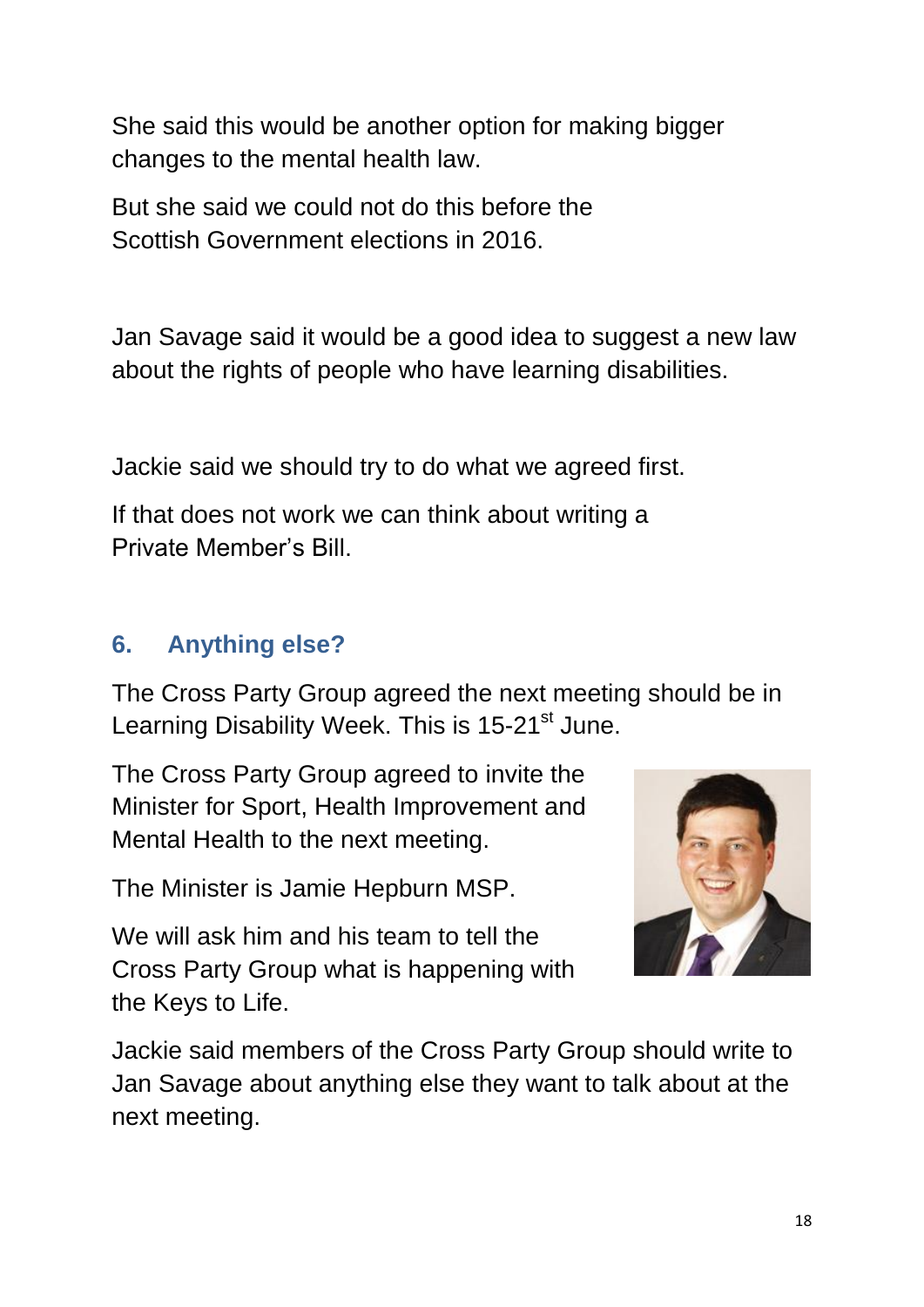### **6. Date of next meeting**

The next meeting will be on Tuesday  $16<sup>th</sup>$  June 2015.

- 1  $pm 2.30$  pm
- Committee room 1, Scottish Parliament

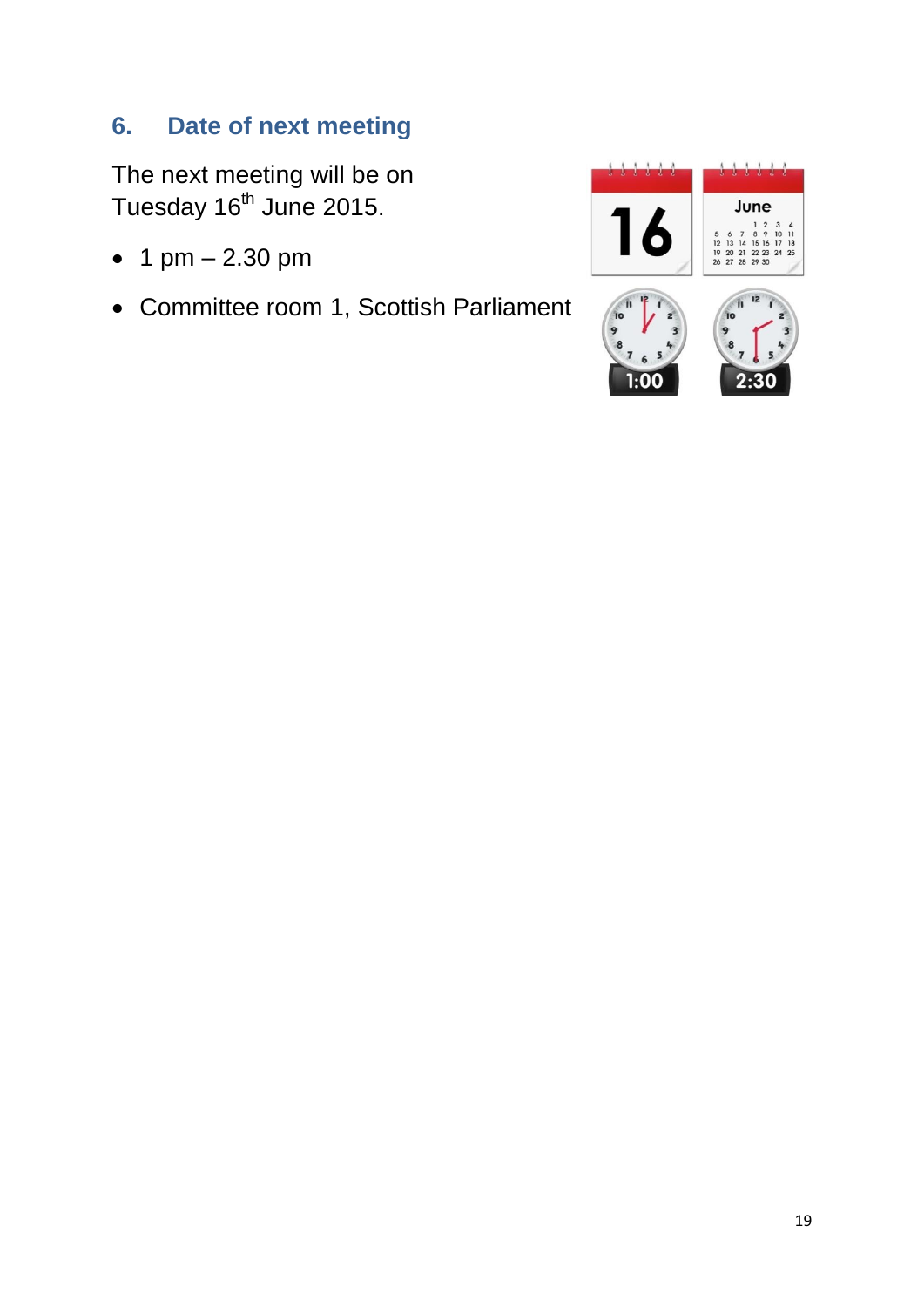## **7. Actions – things to do before the next meeting**

| <b>Who</b>                                 | What to do                                                                                                                                       | When to do it by | Where we are with this                                                                                                                                                                               |
|--------------------------------------------|--------------------------------------------------------------------------------------------------------------------------------------------------|------------------|------------------------------------------------------------------------------------------------------------------------------------------------------------------------------------------------------|
| Members of the<br><b>Cross Party Group</b> | Send any evidence about<br>people with learning<br>disabilities being moved<br>into care homes (use of<br>Section 13ZA) to:<br>cpg@enable.org.uk | Ongoing          |                                                                                                                                                                                                      |
| Jackie Baillie and Jan<br>Savage           | Table an amendment to the<br><b>Mental Health Bill</b>                                                                                           | $16th$ May       | Done.<br>An amendment was tabled in<br>Jackie's name which sought to<br>secure commitment to review in<br>legislation.<br>An update will be given at the<br>next meeting of the Cross Party<br>Group |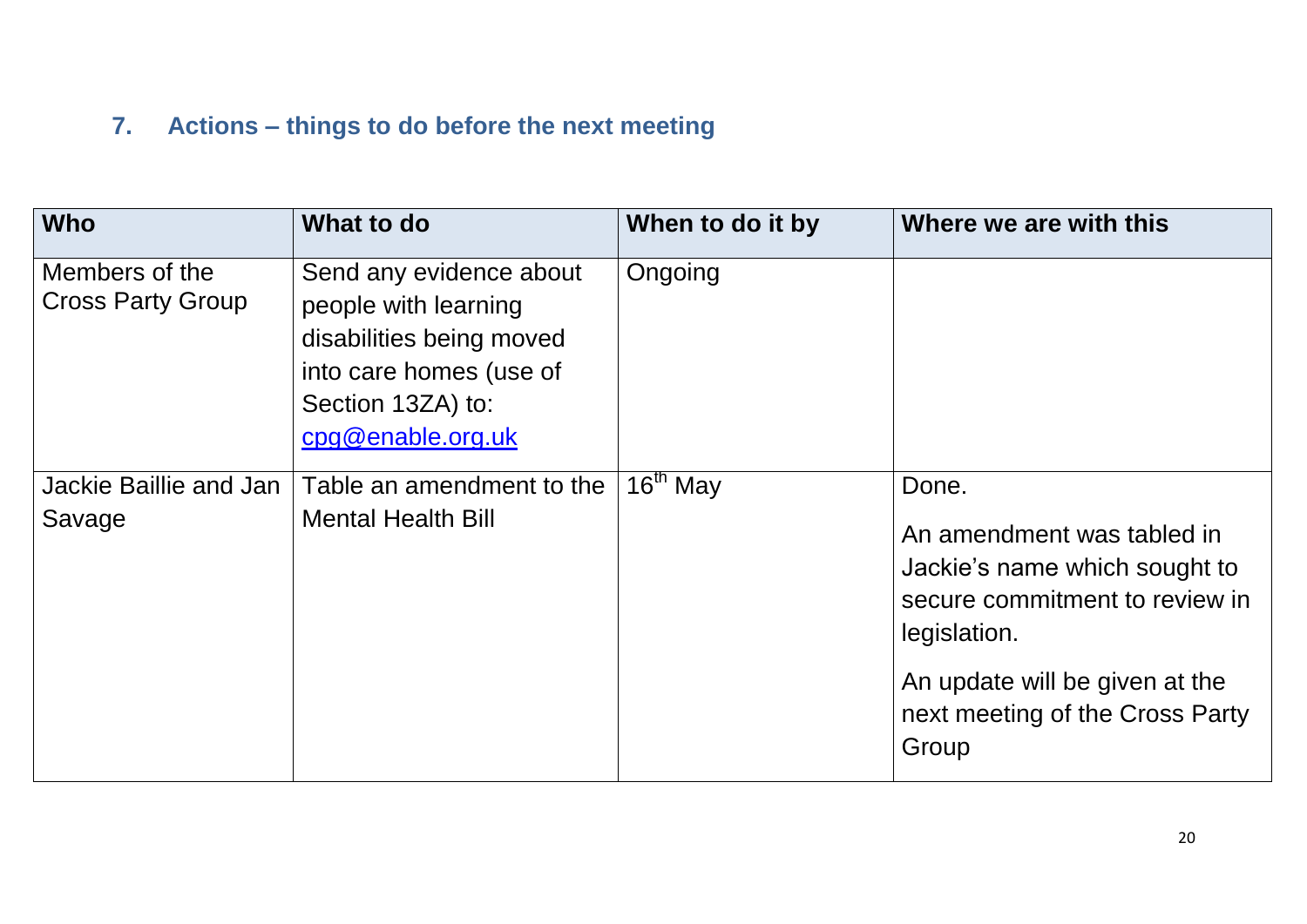| <b>Who</b> | What to do                                                                                                                                                                                                   | When to do it by | Where we are with this                                                                                             |
|------------|--------------------------------------------------------------------------------------------------------------------------------------------------------------------------------------------------------------|------------------|--------------------------------------------------------------------------------------------------------------------|
| Jan Savage | Invite Jamie Hepburn MSP<br>to the next meeting                                                                                                                                                              |                  | Done.<br>The minister cannot come but<br>he has asked people from his<br>team to come to the meeting<br>instead.   |
| Jan Savage | Meet with the secretariat of<br>the Disability CPG to follow<br>up outstanding action from<br>joint hate crime meeting.<br>Draft joint letter from<br>convenors to convenors to<br>other Cross Party Groups. |                  | Done.<br>In Progress.<br>A draft letter will be circulated to<br>members of the Cross Party<br>Group for approval. |
| Jan Savage | To circulate the answers to<br>the parliamentary questions<br>on hate crime to the Cross<br>Party Group.                                                                                                     |                  | Done.<br>These are included with these<br>minutes.                                                                 |